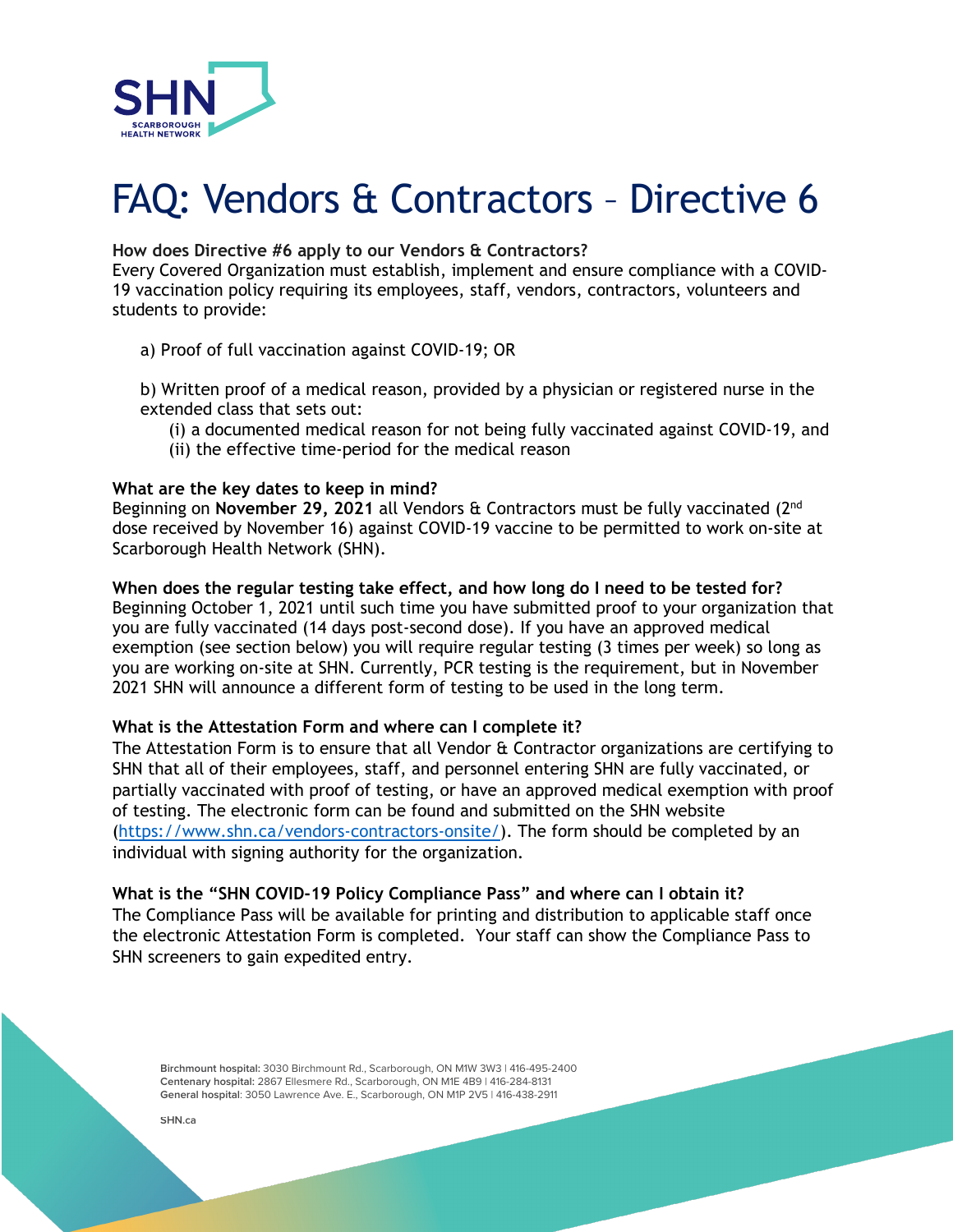# **I have no symptoms of COVID-19, can I come on-site while waiting on results?** Yes.

# **What happens if I test positive for COVID-19?**

If you test positive for COVID-19, you are not to come to on-site. Please contact your own organization for next steps.

## **I have COVID-like symptoms but a negative test, can I come on-site?**

Vendors & Contractors who seek testing due to the onset of COVID-19 symptoms or a high risk exposure should contact their manager/boss and not report on-site until they are cleared to do so by their own organization.

### **Where can I get tested?**

You can go to any COVID-19 Assessment Centre to participate in regular COVID-19 PCR testing.

If you would like to go to one of SHN's Assessment Centres, you must book your appointment through this link:

**https://www.shn.ca/covid19-assess/**

| Location                      | <b>Hours</b>    | Days         |
|-------------------------------|-----------------|--------------|
| Birchmount hospital COVID-19  | $8 a.m. - 6:30$ | Seven days a |
| <b>Assessment Centre</b>      | p.m.            | week         |
| Centenary hospital - COVID-19 | $8 a.m. - 6:30$ | Seven days a |
| <b>Assessment Centre</b>      | p.m.            | week         |

# **How often do I need to be tested?**

Testing is required three times a week (over a 7 day period from Monday to Sunday). The minimum time period between tests must be at least 48 hours.

**Who is accountable to maintain the records (proof of vaccination or medical exemption)?** The Vendor/Contractor organization is accountable for this.

**Are Vendors & Contractors required to complete regular testing until fully vaccinated?** Yes, all Vendors & Contractors will need to comply with the SHN COVID-19 Policy, which requires regular PCR testing three times a week until fully vaccinated (14 days post-second dose).

**Who is responsible for reviewing and following up on test results?** The Vendor/Contractor organization is accountable for this.